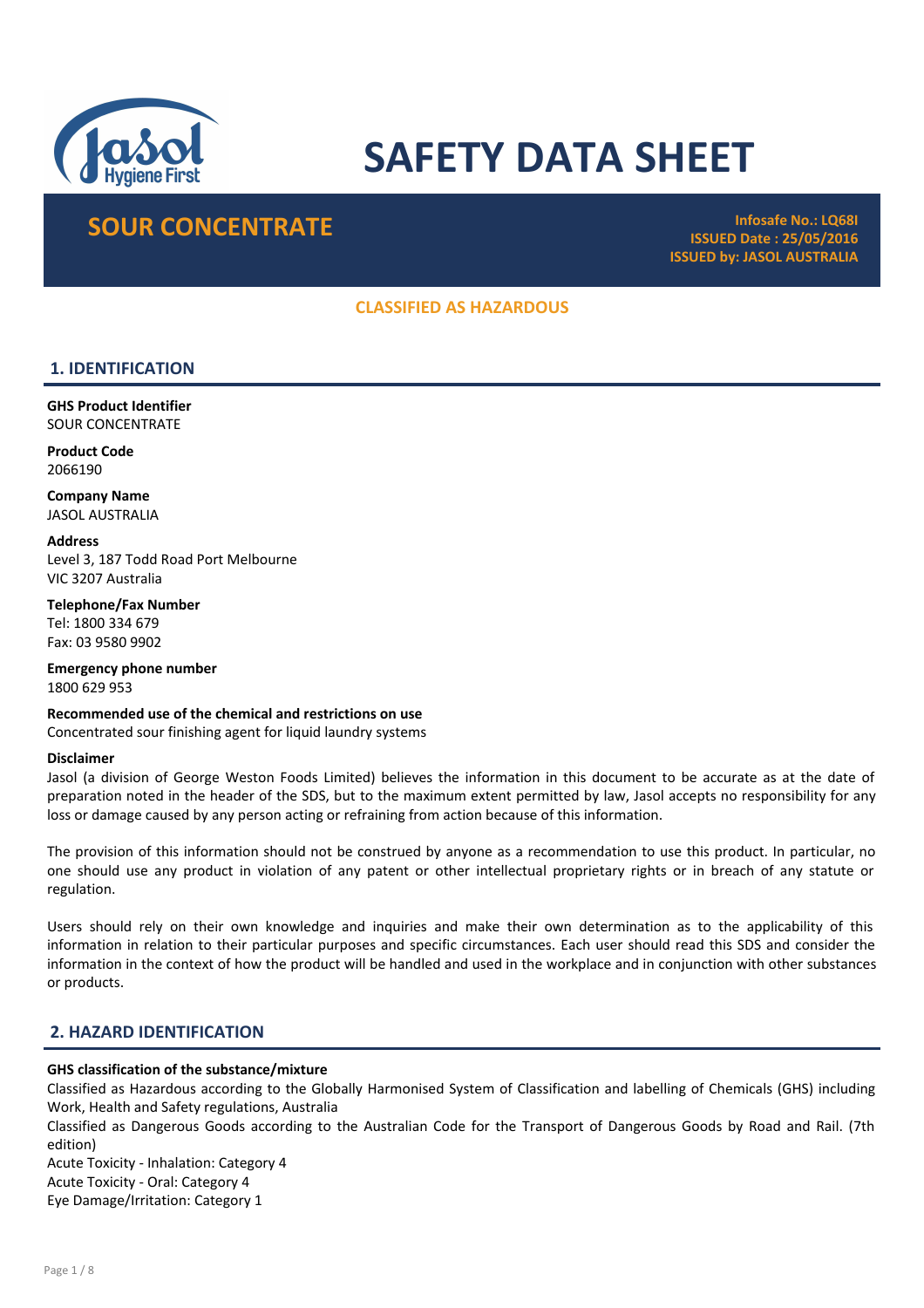Flammable Liquids: Category 4 Skin Corrosion/Irritation: Category 1 STOT Single Exposure: Category 3 (respiratory tract irritation)

## Signal Word (s)

DANGER

## Hazard Statement (s)

H227 Combustible liquid. H302 Harmful if swallowed. H314 Causes severe skin burns and eye damage. H332 Harmful if inhaled. H335 May cause respiratory irritation.

## Pictogram (s)

Corrosion,Exclamation mark



## Precautionary statement – Prevention

P210 Keep away from heat/sparks/open flames/hot surfaces. – No smoking.

P233 Keep container tightly closed.

P260 Do not breathe dust/fume/gas/mist/vapours/spray.

P264 Wash contaminated skin thoroughly after handling.

P270 Do not eat, drink or smoke when using this product.

P271 Use only outdoors or in a well-ventilated area.

P280 Wear protective gloves/protective clothing/eye protection/face protection.

## Precautionary statement – Response

P301+P312 IF SWALLOWED: Call a POISON CENTER or doctor/physician if you feel unwell.

P301+P330+P331 IF SWALLOWED: rinse mouth. Do NOT induce vomiting.

P303+P361+P353 IF ON SKIN (or hair): Remove/Take off immediately all contaminated clothing. Rinse skin with water/shower.

P304+P340 IF INHALED: Remove victim to fresh air and keep at rest in a position comfortable for breathing.

P305+P351+P338 IF IN EYES: Rinse cautiously with water for several minutes. Remove contact lenses, if present and easy to do. Continue rinsing.

P310 Immediately call a POISON CENTER or doctor/physician.

P330 Rinse mouth.

P363 Wash contaminated clothing before reuse.

P370+P378 In case of fire: Use carbon dioxide, dry chemical, foam, water fog or water mist for extinction.

## Precautionary statement – Storage

P403+P235 Store in a well-ventilated place. Keep cool. P405 Store locked up.

## Precautionary statement – Disposal

P501 Dispose of contents/container to an approved waste disposal plant

## 3. COMPOSITION/INFORMATION ON INGREDIENTS

#### Ingredients

| <b>Name</b>                                      | <b>CAS</b>   | <b>Proportion</b> |
|--------------------------------------------------|--------------|-------------------|
| Formic acid                                      | 64-18-6      | $30-40%$          |
| Other ingredients determined not to be hazardous | Not required | <b>Balance</b>    |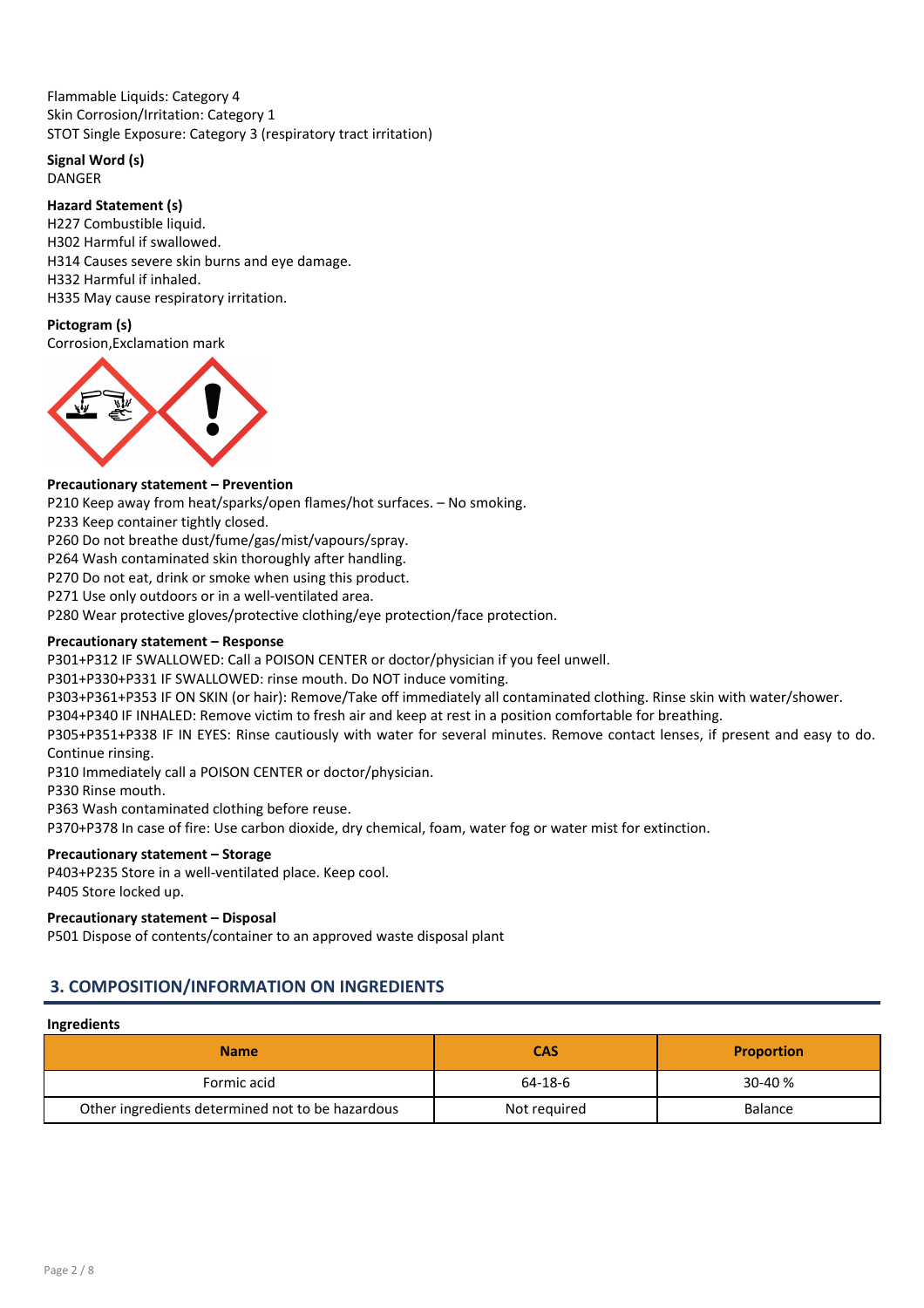## 4. FIRST-AID MEASURES

#### Inhalation

If inhaled, remove affected person from contaminated area and keep at rest in a position comfortable for breathing. Seek medical attention. Apply artificial respiration if NOT breathing and immediately seek medical attention.

#### Ingestion

Do NOT induce vomiting. Wash/rinse out mouth thoroughly with water. Seek immediate medical attention.

#### Skin

If on skin (or hair) remove/take off all contaminated clothing immediately after handling. Seek immediate medical attention and wash/rinse skin gently and thoroughly with water/shower and non-abrasive soap for 15 minutes. Ensure contaminated clothing is washed before re-use or discard.

#### Eye contact

If in eyes, hold eyelids apart and flush the eyes continuously with running water. Remove contact lenses, if present and easy to do. Continue flushing until advised to stop by the Poisons Information Centre or a doctor, or for at least 15 minutes. Seek immediate medical attention.

#### First Aid Facilities

Eyewash, safety shower and normal washroom facilities.

#### Advice to Doctor

Treat symptomatically for acids.

#### Other Information

For advice in an emergency, contact a Poisons Information Centre (Phone Australia 131 126) or a doctor at once.

## 5. FIRE-FIGHTING MEASURES

#### Suitable Extinguishing Media

Carbon dioxide, dry chemical, foam, water fog or water mist.

Unsuitable Extinguishing Media

Do not use water jet.

#### Hazards from Combustion Products

Under fire conditions this product may emit toxic and/or irritating fumes, smoke and gases including carbon monoxide, carbon dioxide and oxides of nitrogen.

#### Specific Hazards Arising From The Chemical

Combustible. This product will burn if exposed to fire.

#### Hazchem Code

 $2x$ 

## Precautions in connection with Fire

Fire fighters should wear Self-Contained Breathing Apparatus (SCBA) operated in positive pressure mode and full protective clothing to prevent exposure to vapours or fumes. Water spray may be used to cool down heat-exposed containers. Fight fire from safe location. This product should be prevented from entering drains and watercourses.

## 6. ACCIDENTAL RELEASE MEASURES

#### Emergency Procedures

Remove all sources of ignition. Evacuate all unprotected personnel. Do not allow contact with skin and eyes. Do not breathe mist/ vapour. As a water based product, if spilt on electrical equipment the product will cause short-circuits. It is essential to wear selfcontained breathing apparatus (S.C.B.A) and full personal protective equipment and clothing to prevent exposure. Avoid exposure to spillage by collecting the material using explosion proof vacuum and transfer into suitable labelled containers for subsequent recycling or disposal. Dispose of waste according to applicable local and national regulations. If contamination of sewers or waterways occurs inform the local water and waste management authorities in accordance with local regulations.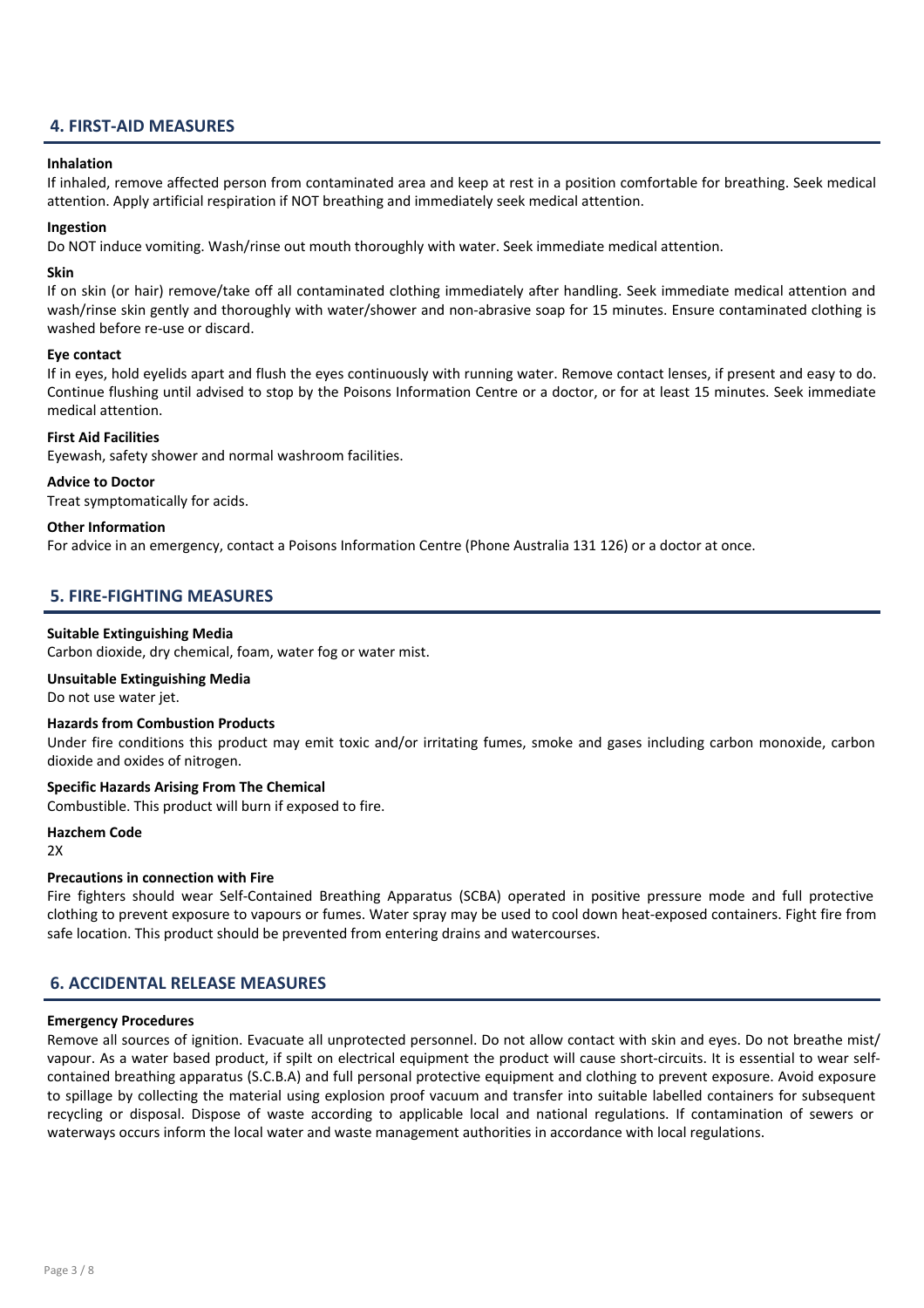## 7. HANDLING AND STORAGE

#### Precautions for Safe Handling

Corrosive and combustible liquid. Attacks skin and eyes. Causes burns. Avoid breathing in vapours, mist or fumes. Wear suitable protective clothing, gloves and eye/face protection when mixing and using. Use in designated areas with adequate ventilation. Do not use near ignition sources. Do not pressurise, cut, heat or weld containers as they may contain hazardous residues. Prevent the build up of mists or vapours in the work atmosphere. Keep containers sealed when not in use. Ensure a high level of personal hygiene is maintained when using this product, that is, always wash hands after handling, and before eating, drinking, smoking or using the toilet facilities.

#### Conditions for safe storage, including any incompatibilities

Corrosive and combustible liquid for storage and handling purposes. Protect from freezing. Keep tightly closed in a dry, cool, wellventilated area, out of direct sunlight. Provide a catch-tank in a bunded area. Avoid sparks, flames and other ignition sources. Store away from incompatible materials. Do NOT pressurise, cut, heat or weld containers as they may contain hazardous residues. Keep containers closed when not in use, securely sealed and protected against physical damage. Inspect regularly for deficiencies such as damage or leaks. Have appropriate fire extinguishers available in and near the storage area. Take precautions against static electricity discharges. Use proper grounding procedures. Ensure that storage conditions comply with applicable local and national regulations.

For information on the design of the storeroom, reference should be made to Australian Standard AS 3780 The storage and handling of corrosive substances and Australian Standard AS1940 - The storage and handling of flammable and combustible liquids.

#### Storage Regulations

Classified as a Class C1 (COMBUSTIBLE LIQUID) for the purpose of storage and handling, in accordance with the requirements of AS1940.

## 8. EXPOSURE CONTROLS/PERSONAL PROTECTION

#### Occupational exposure limit values

No exposure value assigned for this material by Safe Work, Australia. However, the available exposure limits for ingredients are listed below:

Formic acid TWA: 5 ppm, 9.4 mg/ $m<sup>3</sup>$ STEL: 10 ppm, 19 mg/m³

TWA (Time Weighted Average): The average airborne concentration of a particular substance when calculated over a normal eighthour working day, for a five-day week.

STEL (Short Term Exposure Limit): The average airborne concentration over a 15 minute period which should not be exceeded at any time during a normal eight-hour workday.

#### Biological Limit Values

No biological limits allocated.

#### Appropriate Engineering Controls

This substance is hazardous and should be used with a local exhaust ventilation system, drawing vapours away from workers' breathing zone. A flame-proof exhaust ventilation system is required. If the engineering controls are not sufficient to maintain concentrations of vapours/mists below the exposure standards, suitable respiratory protection must be worn. Refer to relevant regulations for further information concerning ventilation requirements.

Refer to AS 1940 - The storage and handling of flammable and combustible liquids and AS/NZS 60079.10.1:2009 Explosive atmospheres - Classification of areas - Explosive gas atmospheres, for further information concerning ventilation requirements.

#### Respiratory Protection

If engineering controls are not effective in controlling airborne exposure then an approved respirator with a replaceable vapor/mist filter should be used. Refer to relevant regulations for further information concerning respiratory protective requirements. Reference should be made to Australian Standards AS/NZS 1715, Selection, Use and Maintenance of Respiratory Protective Devices; and AS/NZS 1716, Respiratory Protective Devices, in order to make any necessary changes for individual circumstances.

#### Eye Protection

Safety glasses with full face shield should be used. Eye protection devices should conform to relevant regulations. Eye protection should conform with Australian/New Zealand Standard AS/NZS 1337 - Eye Protectors for Industrial Applications.

#### Hand Protection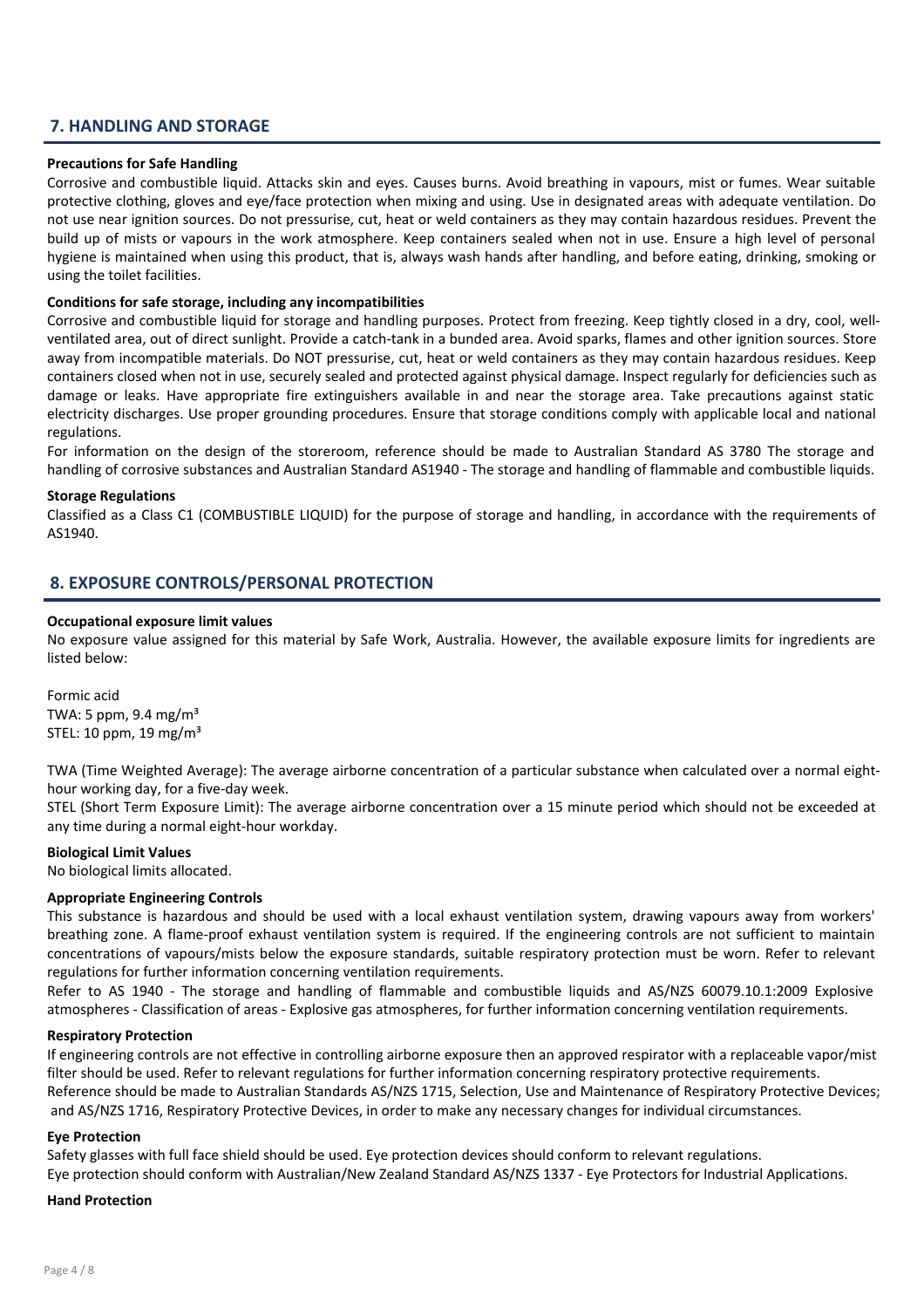Wear gloves of impervious material such as butyl rubber. Final choice of appropriate gloves will vary according to individual circumstances. i.e. methods of handling or according to risk assessments undertaken. Occupational protective gloves should conform to relevant regulations.

Reference should be made to AS/NZS 2161.1: Occupational protective gloves - Selection, use and maintenance.

#### Body Protection

Suitable protective workwear, e.g. cotton overalls buttoned at neck and wrist is recommended. Chemical resistant apron is recommended where large quantities are handled.

## 9. PHYSICAL AND CHEMICAL PROPERTIES

Form

Liquid

Appearance Yellow mobile liquid, characteristic odour.

Colour Yellow

**Odour** Pungent

Boiling Point Not available

Solubility in Water Miscible at all concentrations

Specific Gravity 1.07

pH 0.7-1.7

Flash Point  $> 61^{\circ}$ C

Flammability Non flammable

## 10. STABILITY AND REACTIVITY

#### Reactivity

Refer to Section 10: Possibility of hazardous reactions.

#### Chemical Stability

Stable under normal conditions of storage and handling.

Conditions to Avoid Heat, open flames and other sources of ignition

## Incompatible materials Strong oxidising agents.

#### Hazardous Decomposition Products

Thermal decomposition may result in the release of toxic and/or irritating fumes, smoke and gases including: carbon dioxide and carbon monoxide.

#### Possibility of hazardous reactions

Contact with metals may produce hydrogen gas which is flammable. If splashing occurs rinse with water and wipe clean. Do not mix with bleaches, acids, or other cleaning solutions.

#### Hazardous Polymerization

Not available.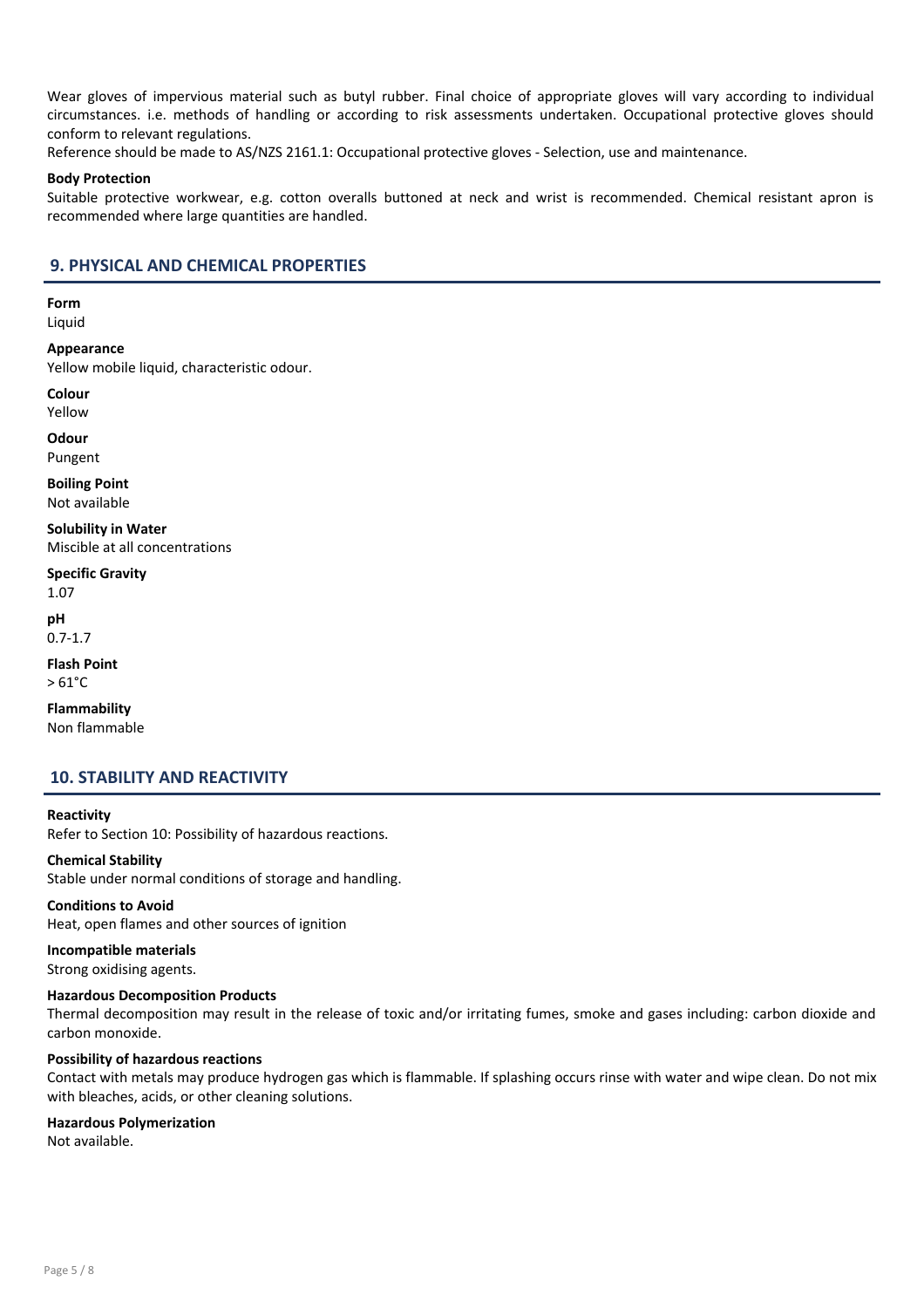## 11. TOXICOLOGICAL INFORMATION

#### Toxicology Information

No toxicity data available for this material.

#### Ingestion

Harmful if swallowed. Ingestion of this product will cause nausea, vomiting, abdominal pain and chemical burns to the mouth, throat and stomach.

#### Inhalation

Harmful if inhaled. May cause respiratory irritation. Inhalation will result in respiratory irritation and possible harmful corrosive effects including lesions of the nasal septum, pulmonary edema, pneumonitis and emphysema.

#### Skin

Causes burns. Corrosive to the skin. Skin contact can cause redness, itching, irritation, severe pain and chemical burns with resultant tissue destruction.

#### Eye

Causes eye damage. Eye contact will cause stinging, blurring, tearing, severe pain and possible burns, necrosis, permanent damage and blindness.

#### Respiratory sensitisation

Not expected to be a respiratory sensitiser.

Skin Sensitisation Not expected to be a skin sensitiser.

Germ cell mutagenicity Not considered to be a mutagenic hazard.

Carcinogenicity Not considered to be a carcinogenic hazard.

Reproductive Toxicity Not considered to be toxic to reproduction.

#### STOT-single exposure May cause respiratory irritation.

STOT-repeated exposure

Not expected to cause toxicity to a specific target organ.

Aspiration Hazard Not expected to be an aspiration hazard.

## 12. ECOLOGICAL INFORMATION

**Ecotoxicity** No ecological data available for this material.

Persistence and degradability Not available

**Mobility** Not available

Bioaccumulative Potential Not available

Other Adverse Effects Not available

Environmental Protection Prevent large amounts from entering waterways, drains and sewers.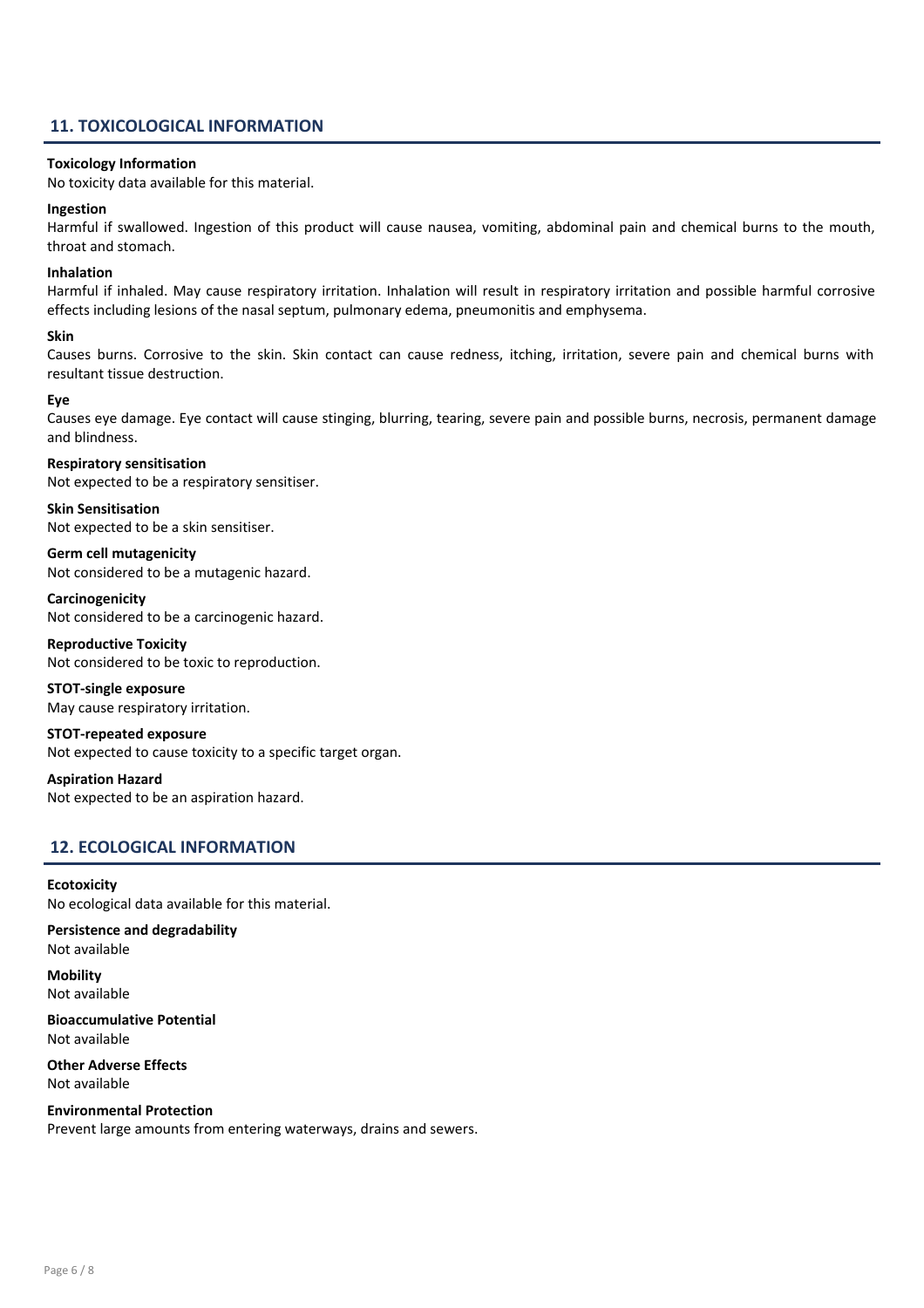## 13. DISPOSAL CONSIDERATIONS

#### Disposal considerations

The disposal of the spilled or waste material must be done in accordance with applicable local and national regulations.

## 14. TRANSPORT INFORMATION

#### Transport Information

This material is classified as a Class 8 Corrosive Substances Dangerous Goods

Class 8 Dangerous Goods are incompatible in a placard load with any of the following:

- Class 1: Explosives
- Division 4.3: Dangerous when wet Substances
- Division 5.1: Oxidising substances
- Division 5.2: Organic peroxides

- Class 6, Toxic or Infectious Substances, if the Class 6 dangerous goods are cyanides and the Class 8 dangerous goods are acids Class 7: Radioactive materials unless specifically exempted

and are incompatible with food and food packaging in any quantity.

Strong acids must not be loaded in the same freight container or on the same vehicle with strong alkalis. Packing Group I and II acids and alkalis should be considered as strong.

Marine Transport (IMO/IMDG):

Classified as Dangerous Goods by the criteria of the International Maritime Dangerous Goods Code (IMDG Code) for transport by sea. Class/Division: 8

UN No: 1760 Proper Shipping Name: CORROSIVE LIQUID, N.O.S. (CONTAINS: FORMIC ACID) Packing Group: II EMS : F-A, S-B Special Provisions: 274

Air Transport (ICAO/IATA):

Classified as Dangerous Goods by the criteria of the International Air Transport Association (IATA) Dangerous Goods Regulations for transport by air. Class/Division: 8 UN No: 1760 Proper Shipping Name: corrosive liquid, n.o.s. (Contains: formic acid) Packing Group: II Packaging Instructions (passenger & cargo): 851 Packaging Instructions (cargo only): 855 Hazard Label: Corrosive Special Provisions: A3, A803

## U.N. Number

1760

UN proper shipping name CORROSIVE LIQUID, N.O.S.(Contains: Formic acid)

Transport hazard class(es) 8 Packing Group II Hazchem Code  $2X$ IERG Number 37 IMDG Marine pollutant No